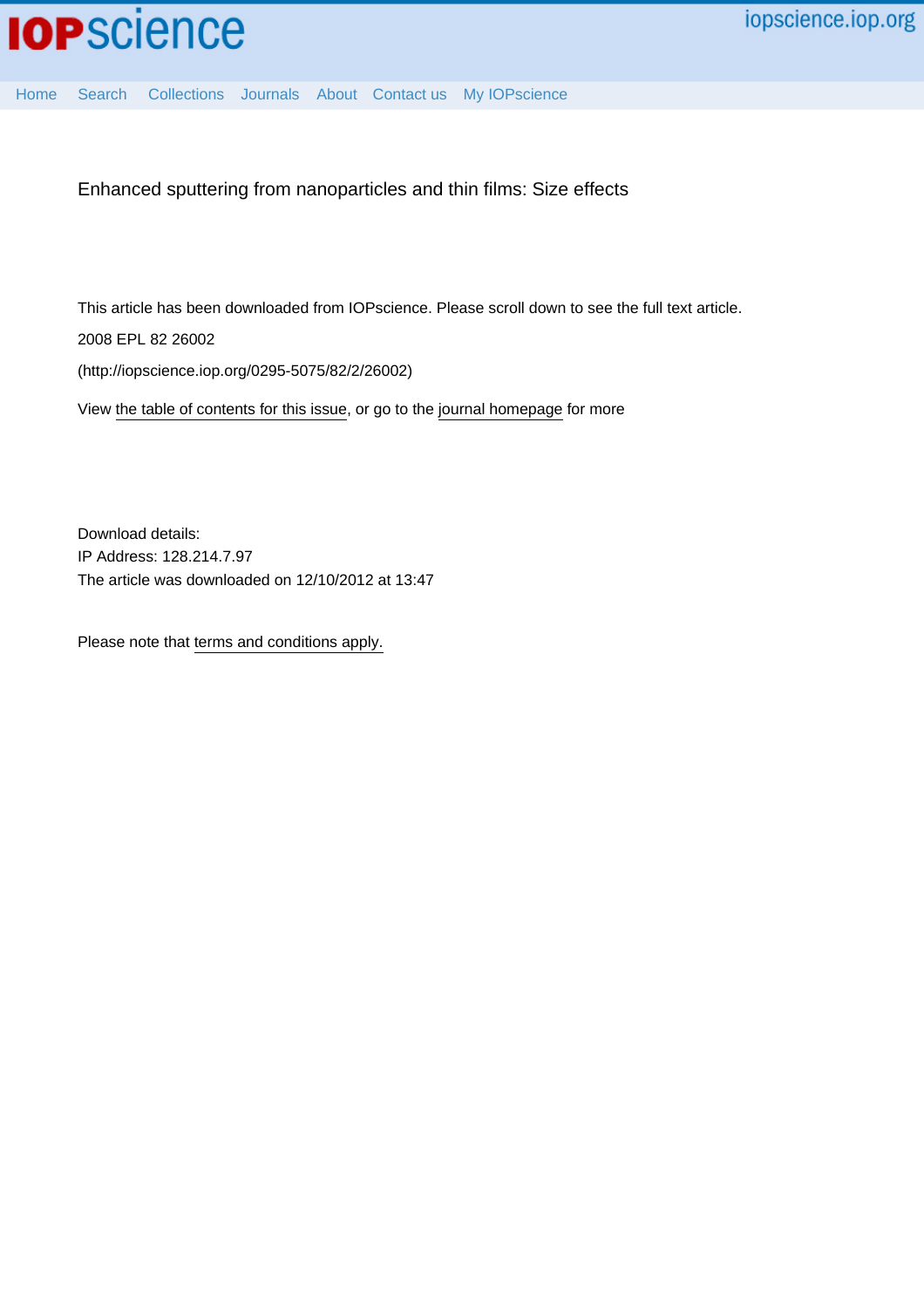

## Enhanced sputtering from nanoparticles and thin films: Size effects

T. T. JÄRVI<sup>(a)</sup>, J. A. PAKARINEN, A. KURONEN and K. NORDLUND

Department of Physics, University of Helsinki - P.O. Box 43, FI-00014, Finland, EU

received 23 January 2008; accepted in final form 4 March 2008 published online 28 March 2008

PACS 61.46.Df – Structure of nanocrystals and nanoparticles ("colloidal" quantum dots but not gate-isolated embedded quantum dots)

PACS 68.49.Sf – Ion scattering from surfaces (charge transfer, sputtering, SIMS) PACS 61.82.Rx – Nanocrystalline materials

Abstract – Sputtering of gold nanoparticles and nanometer-thin films under 25 keV galliumion bombardment is shown, using molecular-dynamics simulations, to be significantly enhanced compared to bulk. The highest yield, about three times that of bulk gold, occurs for particles of about 8 nm in diameter. For thin films, the maximal yield is obtained for roughly 3 nm thick films. A model based on the work of Sigmund is presented to explain the size-dependence.

Copyright  $\odot$  EPLA, 2008

Introduction. – Ion irradiation can be used to modify the structure of nanoparticles. Light ions, for example, can be used to enhance the magnetic properties of FePt particles due to increased  $L1_0$  ordering [1], an effect that is widely used for bulk systems. In some cases, however, nanoparticle systems respond to irradiation quite differently than their bulk counterparts. Multiply twinned FePt and CuAu particles can be transformed to single crystalline morphologies using helium irradiation [2,3], the transformation occuring via intermediate amorphization [4], although neither FePt nor CuAu amorphize in bulk. Heavy ions, on the other hand, can be used to melt, or partially melt, nanoparticles [5].

In all the above applications, where nanoparticles are bombarded with ions, sputtering is an important issue. The large surface-to-volume ratio of particles can be expected to lead to enhanced sputtering compared to bulk surfaces, directly affecting the particle size obtained after irradiation.

Sputtering is even more important in applications such as secondary ion mass spectrometry (SIMS), where gold and silver nanoparticles and thin films deposited onto polymer substrates have been shown to enhance the secondary ion yields from the substrate [6,7]. In this case, the sputtered atoms can directly contribute to the damage produced by the primary ion beam, as well as being visible as secondary ions themselves. Thus for the signal enhancement in SIMS, it is desirable to produce as many

secondary metal ions as possible, bringing up the question of optimal particle size.

Despite the need, few previous studies are available on nanoparticles' response to irradiation. The sputtering of ∼ 8 nm (diameter) Au clusters under 100 keV Au was studied in ref. [8], while ref. [5] considered He and Xe irradiation of  $\sim$  4 nm Pt particles in the energy range 1–10 keV.

In the present study, we investigate how sputtering is affected by particle size when gold nanoparticles are irradiated with 25 keV gallium ions, a typical ion used in secondary ion mass spectrometry. In addition to nanoparticles, nanometer-thin films are considered, as they also can be used to enhance SIMS signals [6]. Finally, we derive analytic expressions for the size- and thickness-dependence of the sputtering yield to allow the behaviour of other similar systems to be predicted, at least qualitatively.

Methods. – Using molecular-dynamics simulations, we studied 25 keV gallium bombardment of gold nanoparticles and thin films. The interatomic interactions were described using the MD/MC-CEM-formalism [9–11], as it has been shown to reproduce experimental sputtering yields well [12]. At short distances the above potential was smoothly joined to the universal repulsive Ziegler-Biersack-Littmark potential [13] that was also used for the Ga-Au interactions. Inelastic energy losses due to electronic stopping were included in the equations of motion of all atoms with kinetic energy higher than 10 eV [13]. For technical reasons, the stopping was also applied somewhat outside the nanoparticle but this amounted on average to less than  $\sim$  1% of the total stopping for the incoming ion.

<sup>(</sup>a)E-mail: tommi.t.jarvi@helsinki.fi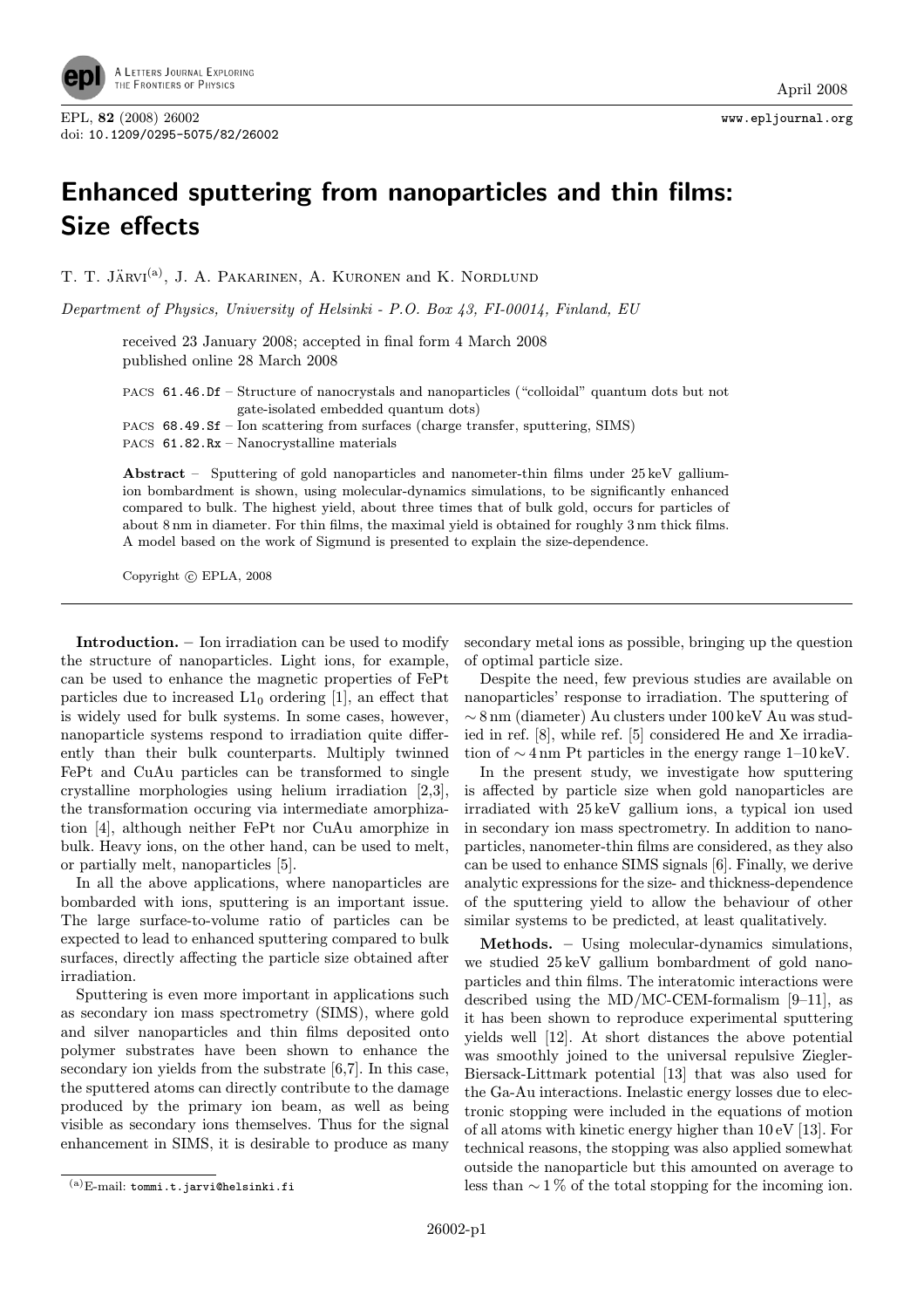

Fig. 1: Sputtering yields of gold clusters under 25 keV Ga bombardment. The horizontal line shows the bulk sputtering yield and the curve gives the prediction of the model described in the text.

The target particles, 1–15 nm in diameter, were created as cuboctahedra and relaxed at 300 K. No substrate was used, as it is desirable to first understand the "pure" response of the particles to irradiation. The particles were rotated randomly prior to bombardment and the ion, impacting along the z-direction, was placed randomly inside a cylinder, the radius of which was chosen equal to the distance of the farthest cluster atom from the geometric center of the cluster. Due to the non-circular cross-section of the clusters, this lead to some ions missing the target. The sputtering yields have been corrected to account for this effect. To gather statistics several hundred simulations were run for each case. The errors presented in figs. 1, 2, and 3 show the standard errors of mean of the results.

## Results. –

Molecular dynamics. The sputtering yields of ∼1–15 nm gold clusters (∼ 55–130000 atoms) under Ga bombardment are shown in fig. 1. For small clusters, the sputtering yield is lower than that of bulk gold. The main reason for this is that the ion most often passes through the cluster, only leaving behind a small amount of energy. As the cluster size increases, the energy deposition becomes more efficient, and the sputtering yield increases rapidly. There is a maximal sputtering yield for clusters of around 8 nm in diameter, where the yield is  $\sim$  3 times that in the bulk. For larger clusters, the yield drops slowly towards the bulk value. It would have been interesting to simulate the sputtering yield beyond the largest, 15 nm, cluster, but the large number of atoms and the required amount of statistics make this impossible with the available computational power.

The general behaviour of the yield as a function of size is easy to understand. The yield obviously has to go down for clusters of just a few atoms and conversely, tend to the bulk yield for large clusters. In the intermediate size



Fig. 2: Cluster sputtering yields of gold clusters under 25 keV Ga bombardment.



Fig. 3: Sputtering yields of gold films of various thicknesses under 25 keV Ga bombardment. The horizontal line shows the bulk sputtering yield and the curve gives the prediction of the model described in the text.

range the behaviour could either be monotonic or, as it turns out, have a maximum at some size.

The average number of ejected clusters is shown in fig. 2. As expected, mostly monomers and dimers are sputtered, with a small amount of larger clusters.

To compare the cluster sputtering yields with those of bulk matter and nanometer-thin films, we determined the yields for planar (100) and (111) surfaces, as these are the facets appearing in an fcc cuboctahedron. As the bombarded nanoparticles were randomly rotated, the probability of channeling was low and the angle of incidence of the ion oblique. To be able to compare to the bulk results, we thus selected ion impact angles for which little channeling occurs. For the (100)-surface the ion direction, in spherical coordinates, was  $(\Theta, \phi) = (25^{\circ}, 25^{\circ})$ , while for the (111)-surface,  $(6°, 0°)$  was chosen. For bulk targets, the sputtering yields thus obtained were  $31 \pm 5$  and  $25 \pm 4$ for the (100)- and (111)-surfaces, respectively. (The bulk yield shown in figs. 1 and 3 is the average of these two.) For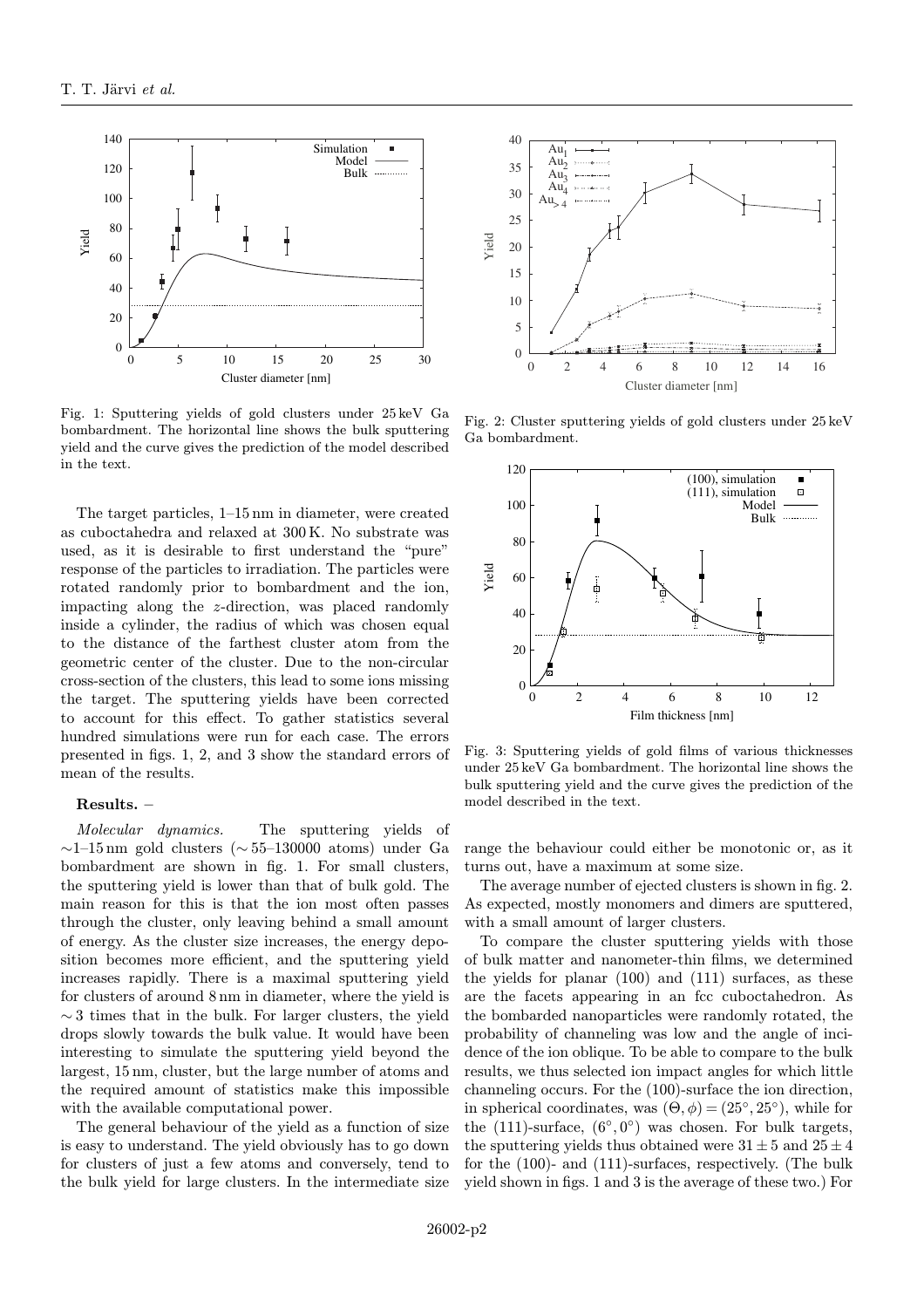

Fig. 4: Schematic of Ga bombardment of a nanoparticle. The damage distribution is centered at depth a below the surface from the impact point.

films of finite thickness, the sputtering yields are shown in fig. 3. For  $\sim$  1 nanometer thin films, the yield is small, again due to the inefficiency of the deposition of energy in the film. As for nanoparticles, the yield increases with film thickness, reaching a maximum value around ∼ 3 nm films. For thicker films, the yield drops to the bulk value.

Analytical expressions. The enhancement of the sputtering yield compared to bulk can be explained using a model based on the work of Sigmund [14]. The sputtering yield is assumed to be proportional to the damage inflicted on the target surface by the incoming ion. For an arbitrary target surface  $\partial T$ , the yield is given by

$$
Y_0(r_0) = \Lambda \int_{\partial T} d^2 r F(r, r_0), \qquad (1)
$$

where  $\Lambda$  is a proportionality constant,  $F(r, r_0)$  is the damage distribution for an ion impacting the surface at  $r_0$ , and the integral is over the target surface. The total sputtering yield is then the average of the above expression over the impact point, *i.e.*,  $Y = \int d^2r_0 Y_0(r_0)/\int d^2r_0$ . The model is illustrated in fig. 4.

To simplify the model, the damage distribution is considered independent of the target surface, as suggested by Sigmund [14]. The form of the damage distribution is chosen to be Gaussian, as this has been shown to be a reasonable approximation [15,16]. Hence the distribution is given by

$$
F(r,r_0) = \frac{E}{(2\pi)^{\frac{3}{2}}\alpha\beta^2}e^{-\frac{1}{2\alpha^2}[z-h(x_0,y_0)+a]^2}
$$

$$
\times e^{-\frac{1}{2\beta^2}[(x-x_0)^2+(y-y_0)^2]}, \qquad (2)
$$

where E is the deposited energy,  $r = (x, y, z)$ , a gives the depth of the center of the distribution under the impact point, and  $h(x_0, y_0)$  is the height of the target surface at the impact point.

For a planar surface, the average over the impact point is redundant as all points are equivalent. Choosing the ion

impact point at the origin, *i.e.*,  $r_0 = 0$ , and calculating the sputtering yield for a planar surface at  $z = d$  using eq. (1) gives

$$
Y_{\text{plane}}(d) = \frac{2\pi\Lambda E}{(2\pi)^{\frac{3}{2}}\alpha}e^{-\frac{(d+a)^2}{2\alpha^2}}.
$$
 (3)

Note that the ion impact point is assumed to be at  $z = 0$ , regardless of where the planar surface is. Thus, the sputtering yield of a bulk surface is  $Y_{\text{plane}}(0)$ .

In addition to the constant  $\Lambda$  and the deposited energy  $E$ , the parameters in this model are the standard deviations and the depth of the center of the damage distribution, that is,  $\alpha$ ,  $\beta$ , and  $\alpha$ , respectively. The damage distribution can be determined from the bulk bombardment simulations, giving  $\alpha = \beta = 2.5$  nm and  $a = 2.8$  nm. The overall normalization, *i.e.*, the product  $\Lambda E$ , is chosen so that the bulk yield is predicted correctly. We normalize the bulk yield of the model to the average of the yields given above for the (100) and (111) bulk surfaces.

For a film of thickness d, the yield is, as a first approximation,  $Y_{\text{plane}}(0) + Y_{\text{plane}}(-d)$ . However, this expression only applies when the film is not too thin, as it would imply that as  $d \rightarrow 0$ , the yield would approach twice the bulk yield. This flaw is due to the fact that the effect of the existing surfaces on the damage distribution is neglected. The simplest possible cure for this is to impose a cutofffunction to take the yield to zero. For films thinner than the depth of the damage disribution, a, we multiply the yield by  $\sin^2(\frac{\pi z}{2a})$ . The resulting curve is shown in fig. 3 and it explains nicely the thickness-dependence of the sputtering yield.

To explain the sputtering yields of the nanoparticles, assume that the clusters are spherical in shape. The sputtering yield for an ion impacting at  $r_0$  is thus, from eq. (1),

$$
Y_0(r_0) = \Lambda \int_{S_2, R} d^2 r F(r, r_0), \tag{4}
$$

where the integral is over a spherical shell of radius  $R$ , centered at the origin, and the impact point in eq. (2) is given by  $h(x_0, y_0) = \sqrt{R^2 - x_0^2 - y_0^2}$ .

Evaluating eq. (4) gives

$$
Y_0(R, \Theta_0) = \frac{2\pi\Lambda E}{(2\pi)^{\frac{3}{2}}\alpha\beta^2} R^2 \int_0^{\pi} d\Theta \sin\Theta I_0 \left(\frac{R^2}{\beta^2} \sin\Theta \sin\Theta_0\right)
$$
  
 
$$
\times e^{-\frac{R^2}{2\alpha^2} \left[\cos\Theta - \cos\Theta_0 + \frac{a}{R}\right]^2 - \frac{R^2}{2\beta^2} \left[\sin^2\Theta + \sin^2\Theta_0\right]},
$$
 (5)

where  $\Theta_0$  is the polar angle of the ion impact point in spherical coordinates and  $I_0$  is a modified Bessel function [17]. Taking the average over the ion impact point, i.e., integrating over the cross-section of the sphere, gives the total sputtering yield

$$
Y_{\text{particle}}(R) = 2 \int_0^{\frac{\pi}{2}} d\Theta_0 \cos \Theta_0 \sin \Theta_0 Y_0(\Theta_0). \quad (6)
$$

The integrals can be evaluated numerically. Using the value for  $\Lambda E$ , discussed above, that reproduces the correct bulk yield, eqs. (5) and (6) predict the sputtering yields for nanoparticles shown in fig. 1.